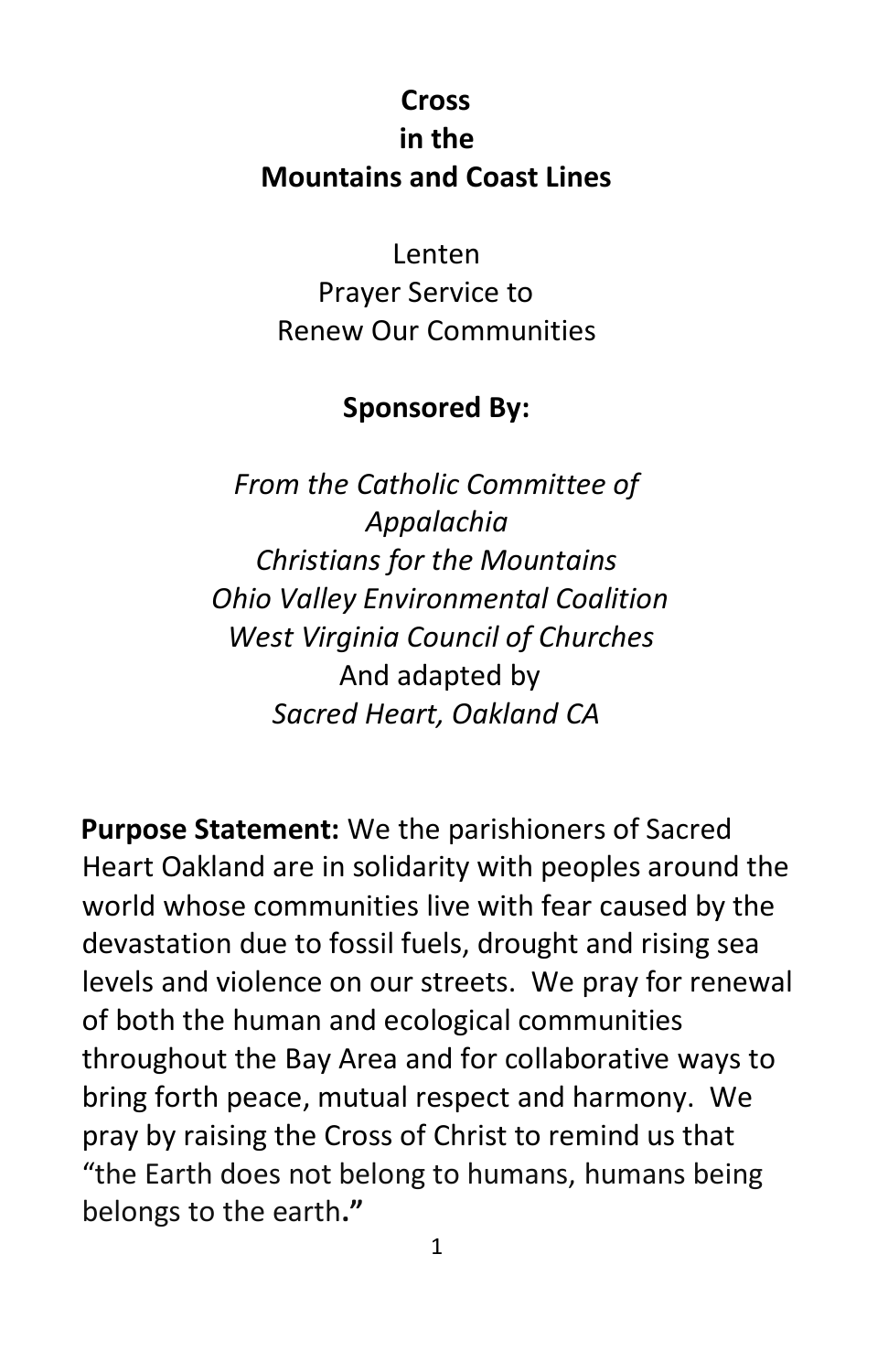## **Opening Song:**

*Open heart yet not defiled May we too be meek and mild As we walk your Holy Way. Those with courage sees the stars, Those who love, see the light, No foes do they have to fight.*



# **1 st Station: Jesus is condemned to death.**

"For to commit a crime against the natural world is a sin against ourselves and a sin against God." (LSi# 8, Patriarch Bartholomew)

**(Leader) We adore you, O** 

**Christ, and we praise You. (All) Because by your holy Cross You have redeemed the world.**

**(Leader)** Again the high priest asked him and said to him, "Are you the Messiah, the son of the Blessed One?"

Then Jesus answered, "I am; and 'you will see the Son of Man seated at the right hand of the Power and coming with the clouds of heaven.'"

At that the high priest tore his garments and said, "What further need have we of witnesses?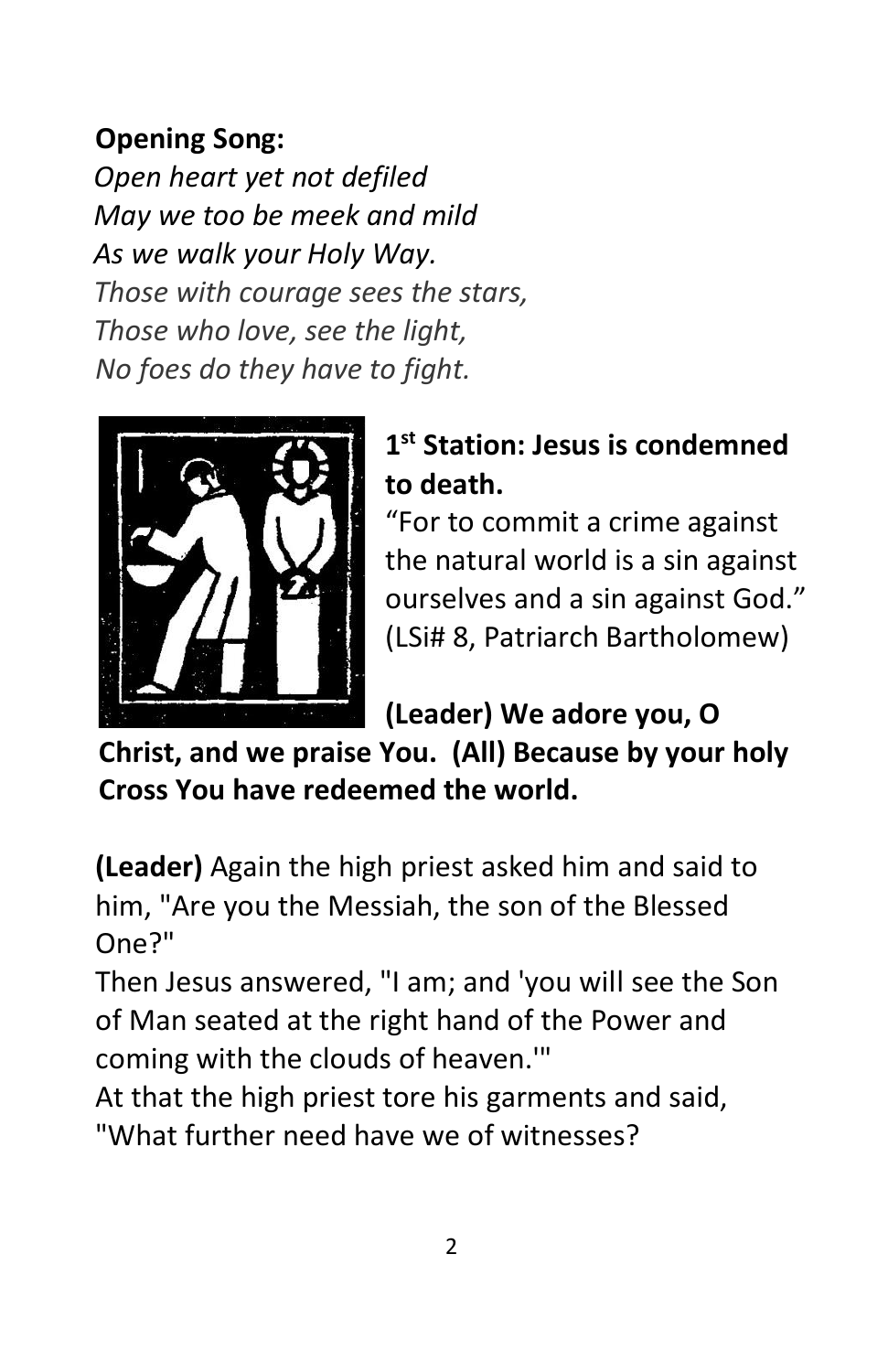You have heard the blasphemy. What do you think?" They all condemned him as deserving to die. (Mk 14:61-64)

**All:** Loving God, you taught love and offered alternatives to oppressive laws. May we be faithful in following your examples.

*Song: Jesus spoke up to the leaders, Hearts were close and few did listen Words of life we all can share.*



#### **2 nd Station: JESUS TAKES UP HIS CROSS**

Short-sighted societal greed weighs heavily upon the people and the land.

"When human beings fail to find their true place in this world, they misunderstand themselves and end up acting

against themselves." (LSi #115)

#### **(Leader) We adore you, O Christ, and we praise You. (All) Because by your holy Cross You have redeemed the world.**

**(Leader)** Pilate, the fifth Roman Governor of Judea said to his subject, "Behold, your king!" They cried out, "Take him away, take him away! Crucify him!" Pilate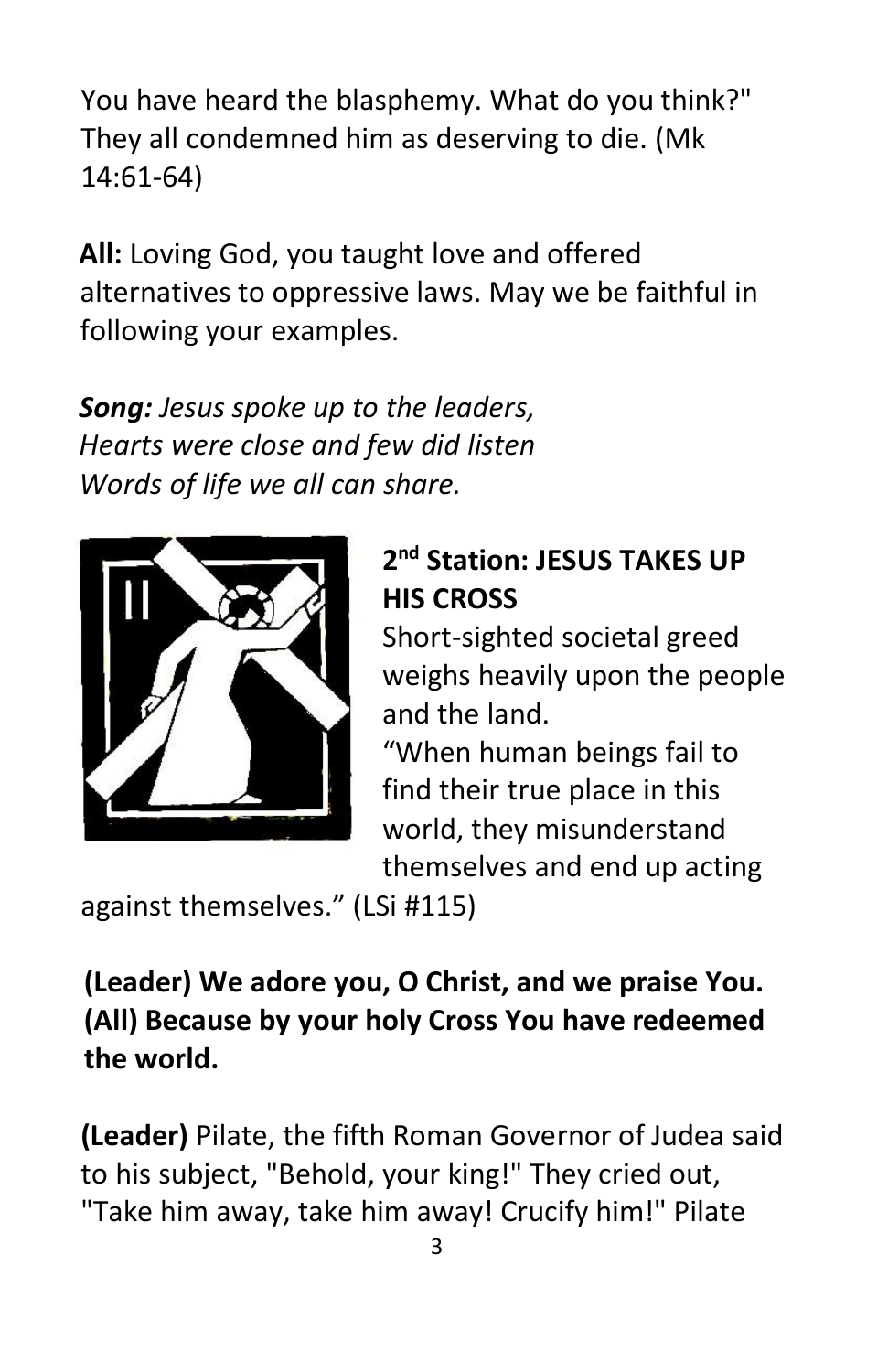said to them, "Shall I crucify your king?" The religious leaders answered, "We have no king but Caesar. "Then he handed him over to them to be crucified. And so, they took Jesus and led him away, bearing the cross for himself. (Jn 19:14-17)

**All:** Gracious God, remove from us tendencies to greed. Help us to live under no other sign of power than the sign of the cross and to take up the burdens others carry especially miners and their families.

*Song: Jesus lived with all creation Seas and winds they did obey him Yet we turn away in shame.*



# **3 rd Station: JESUS FALLS THE FIRST TIME**

All manner of fossil fuel waste contaminates our streams and rivers. "The Earth, our home, is beginning to look more and more like an immense pile of filth". (LSi #21). How much can it take?

**(Leader) We adore you, O Christ, and we praise You. (All) Because by your holy Cross You have redeemed the world.**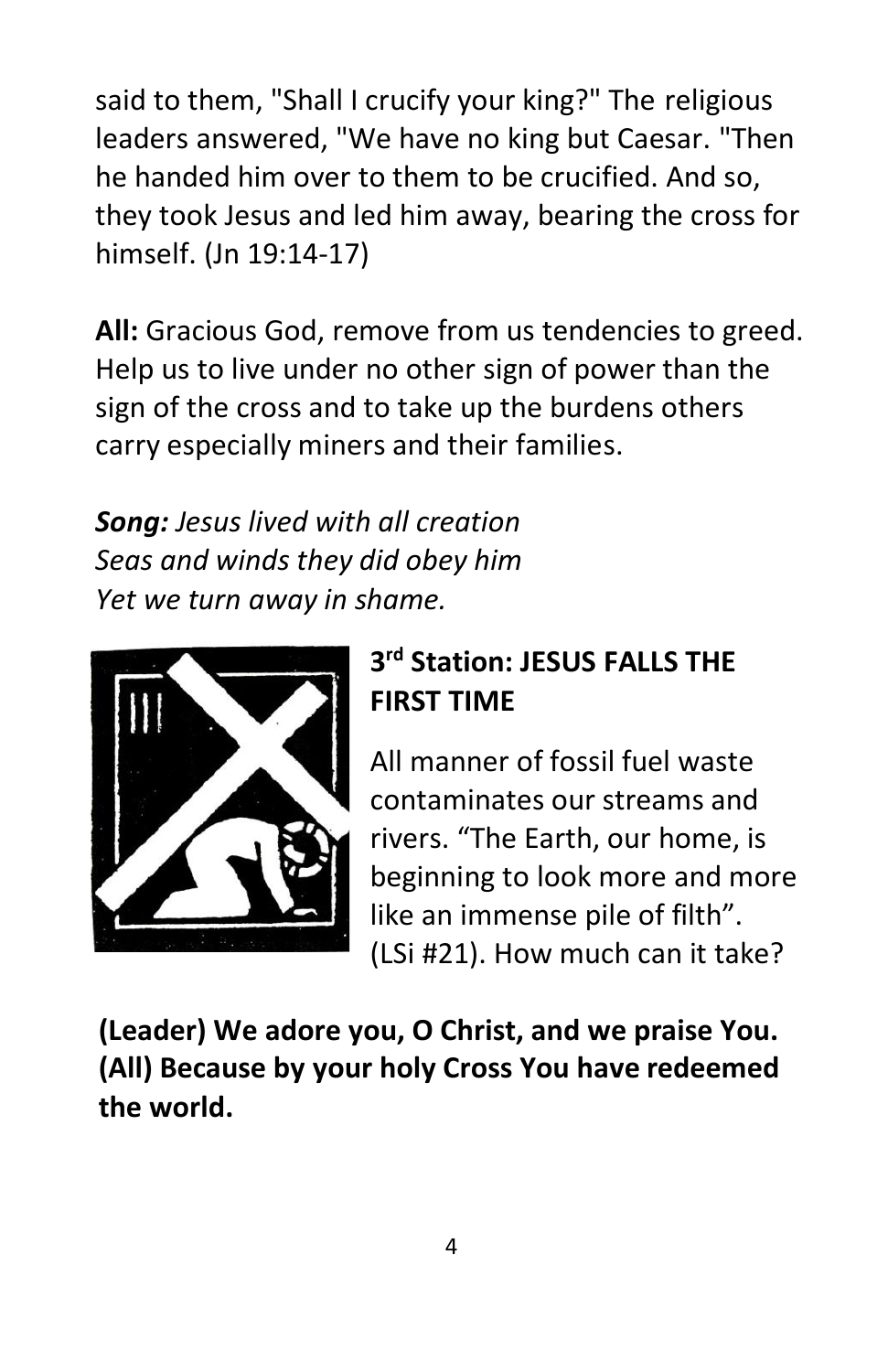**(Leader)** "If the institutions of world hate you, realize that they hated me first. If you belonged to the inner circle of power, the world institutions would love you; but because you do not belong to the centre of power, and I have chosen you from the fringes of the society and the world does not understand you and hates you because of that. Remember the word I spoke to you, 'No servant is greater than their master.' If they persecuted me, they will also persecute you. (Jn 15:18-20)

**All:** Creator God, our journey as Christians began with the baptism of water. May we affirm the sacredness of water and the right of all people to feel secure in the safety of their drinking water.

*Song: Jesus met his grieving Mother, She whose yes made him our Brother Now the sword her heart has pierced.* 



## **4 th Station: JESUS MEETS HIS MOTHER**

Mary, the Mother who cared for Jesus, now cares with maternal affection and pain for this wounded world. (LSi #241)

**(Leader) We adore you, O** 

**Christ, and we praise You. (All) Because by your holy Cross You have redeemed the world.**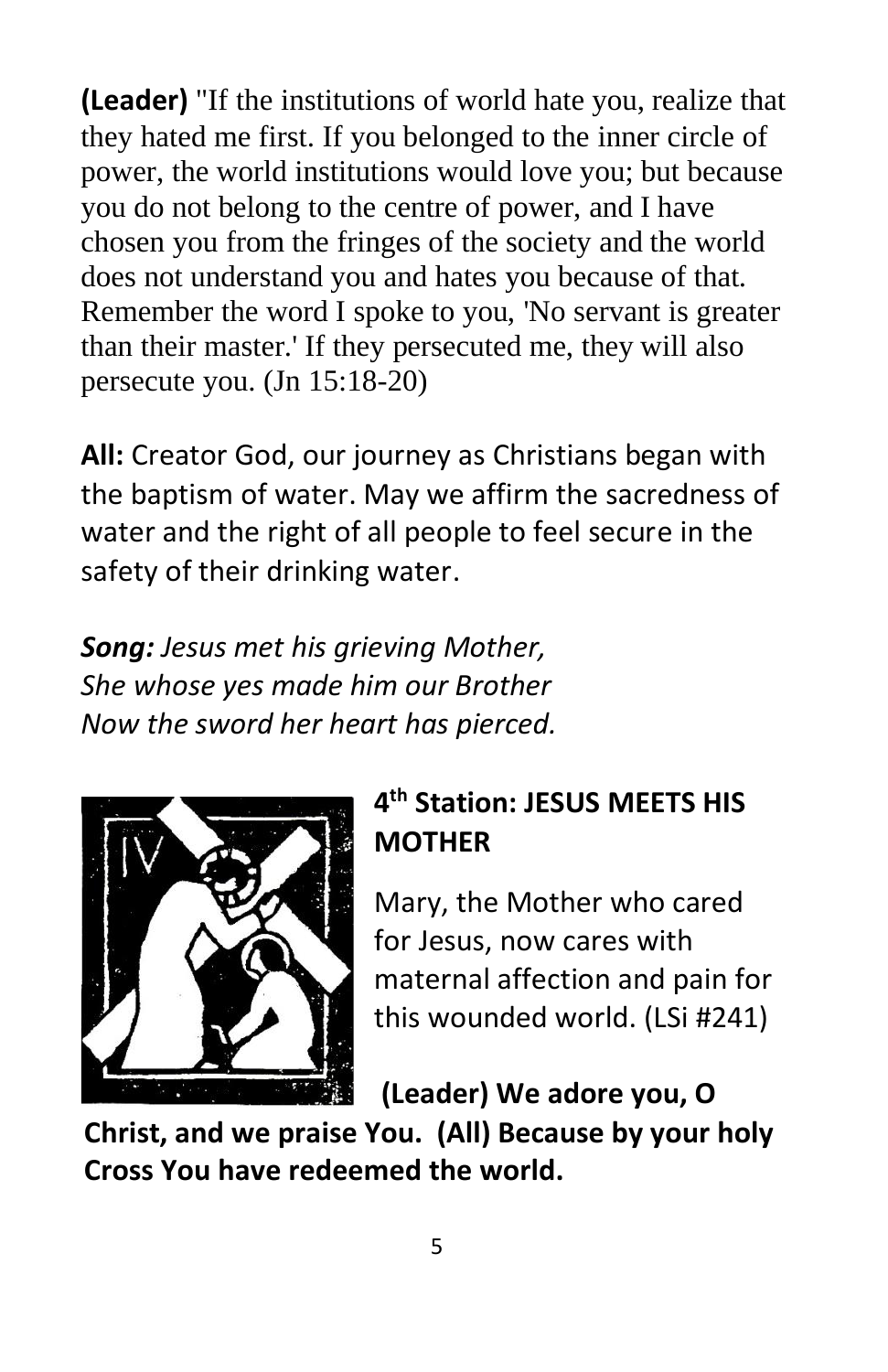**(Leader)** Standing by the cross of Jesus were his mother and his mother's sister, Aunt Mary the wife of Clopas, and Mary of Magdala.

When Jesus saw his mother and the disciple there whom he loved, he said to his mother, "Woman, behold, your son."

Then he said to the disciple, "Behold, your mother." And from that hour the disciple took her into his home. (Jn 19:25-27)

**All:** Creator God, Giver of all life, forgive us for the ways that our societal choices threaten the well-being of future generations.

*Song: Simon pilgrim from Cyrene, Forced to stop by Roman soldiers Cross of Jesus he did bear.* 



# **5 th Station: SIMON OF CYRENE HELPS CARRY THE CROSS**

People who speak out against environmental and racial injustice are often marginalized and seen as rocking the boat.

**(Leader) We adore you, O Christ, and we praise You. (All) Because by your holy Cross You have redeemed the world.**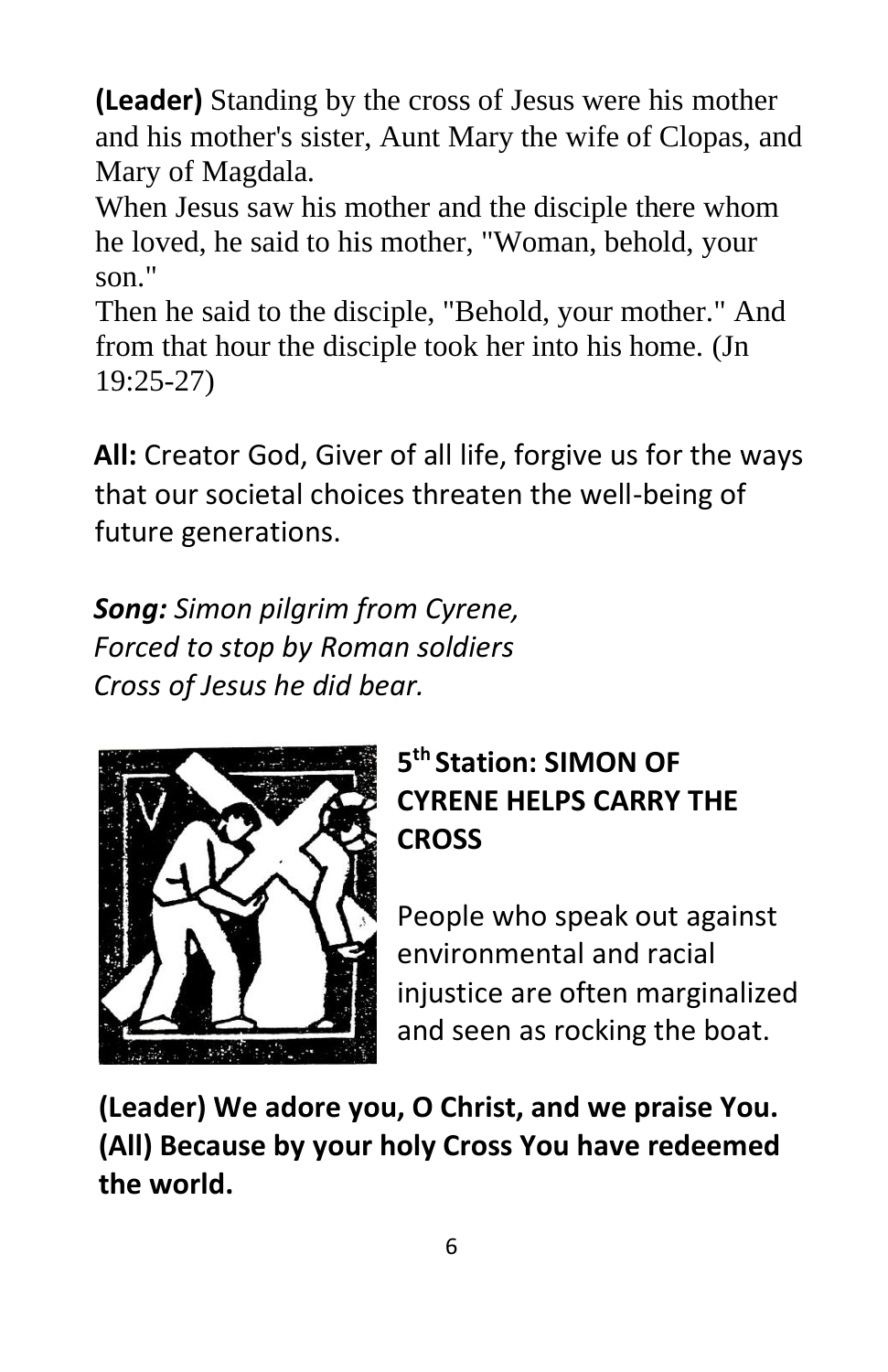(**Leader)** And when the Roman soldiers had mocked and humiliated Jesus, they stripped him of the purple cloak, dressed him in his own clothes, and led him out to crucify him.

The soldiers then forced into service a pilgrim, Simon, from the city of Cyrene on the North Coast of Africa who was coming into Jerusalem with his sons Alexander and Rufus. Humiliating him in front of his sons, he too had to carry his cross. They brought Jesus to Golgotha/Place of the Skull. (Mk:20-22)

**All:** All Present God, give us strength to use our voices to speak out for Justice, Peace and the Care of our Common Home and "May our struggle and our concern for this planet never take away the joy of our hope." (LSi#245)

*Song: Brave and trembling came the woman, None but she would "diss" the Romans, Moved by love beyond her fear.* 



#### **6 th Station: VERONICA WIPES THE FACE OF JESUS**

With the attitude of the Heart, we approach life with a serene attentiveness, which is capable of being fully present to someone without thinking of what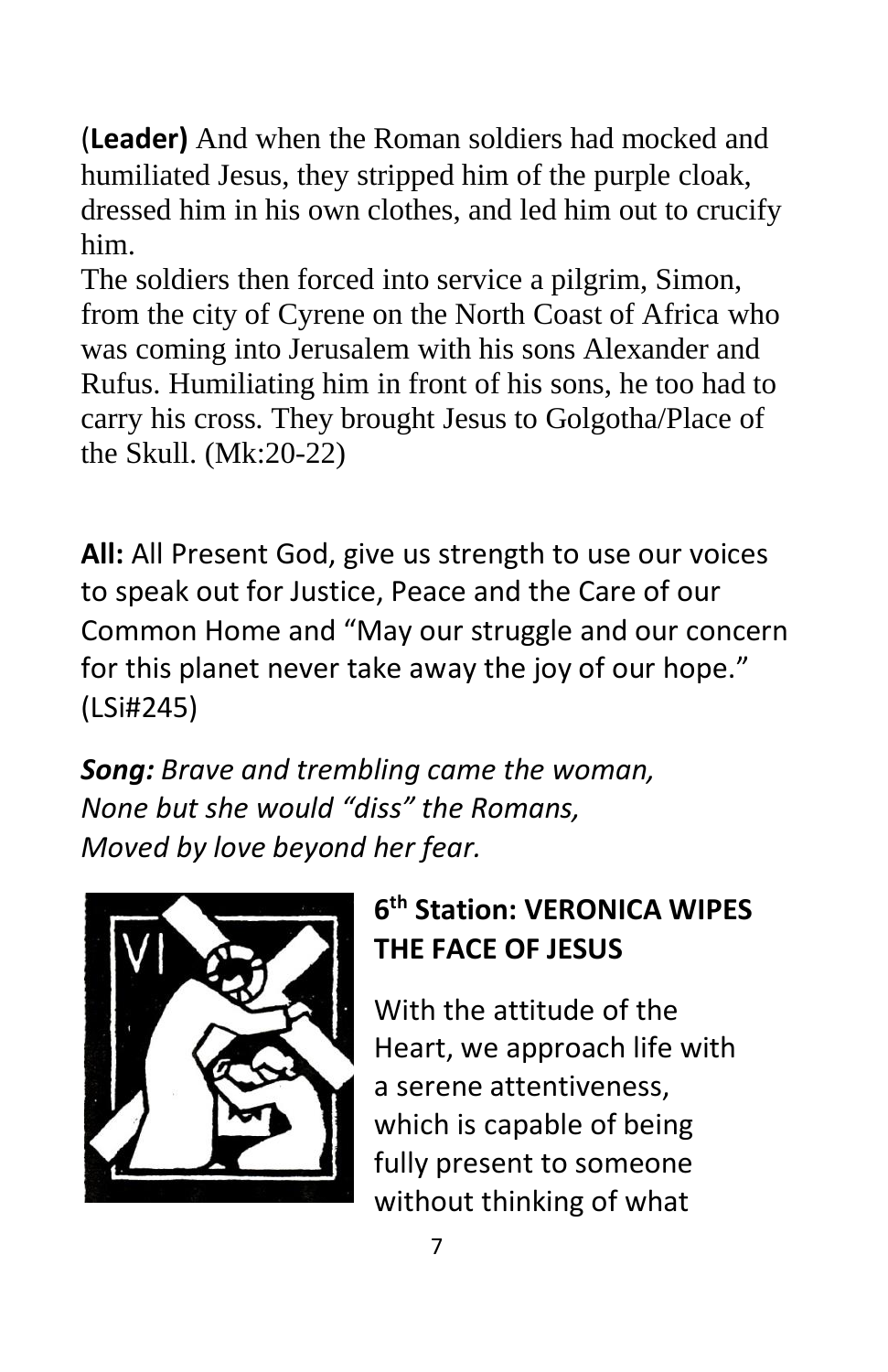comes next. (LSi#226) We are called to recognize and address the stains of abuse on the people and the land.

**(Leader) We adore you, O Christ, and we praise You. (All) Because by your holy Cross You have redeemed the world.**

**(Leader) "**Lord, when did we see you hungry and feed you, or thirsty and give you drink? When did we see you a stranger and welcome you, or naked and clothe you? When did we see you ill or in prison, and visit you?"

And the king will say to them in reply, "Amen, I say to you, whatever you did for one of these least brothers of mine, you did for me."

**All:** Loving God, we commit ourselves to the practice of empathy, to be present to others in their pain, and to use our own resources to touch and heal.

*Song: Jesus fell upon the Earth We too tire of the struggle. But like dust, we rise above.*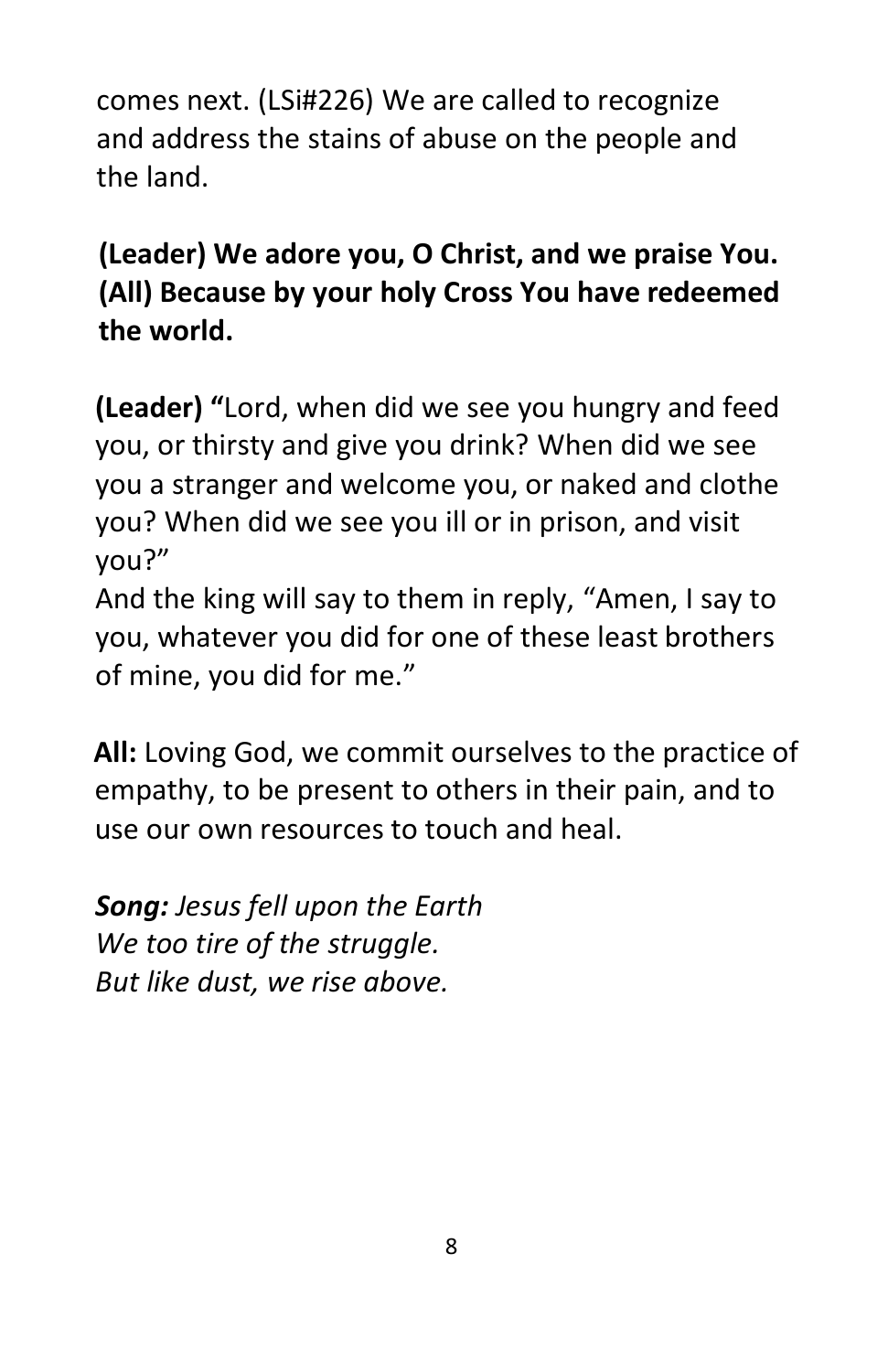

# **7 th Station: JESUS FALLS THE SECOND TIME**

Choosing to be a helpless victim, for two thousand years he has been asking us to be on the side of the oppressed, of those who are attacked, of the defeated, of the last, of the discarded. He

asks us to sow peace, never hatred, war or violence. [From the rubble of Mosul to that in Ukraine, the Pope's voice of](https://www.vaticannews.va/en/pope/news/2022-03/pope-francis-pontificate-anniversary-peace-hope-iraq-ukraine.html)  [peace and hope -](https://www.vaticannews.va/en/pope/news/2022-03/pope-francis-pontificate-anniversary-peace-hope-iraq-ukraine.html) Vatican News

# **(Leader) We adore you, O Christ, and we praise You. (All) Because by your holy Cross You have redeemed the world.**

(Leader) Yet it was our infirmities that he bore, our sufferings that he endured, while we thought of him as stricken, as one smitten by God and afflicted. But he was pierced for our offenses, crushed for our sins, upon him was the chastisement that makes us whole, by his stripes we were healed.

We had all gone astray like sheep, each following his own way; But the LORD laid upon him the guilt of us all. (Isaiah 4-6)

**All:** You call us to conversion, many things much change, but it is we human beings above all who need to change. We lack an awareness of our common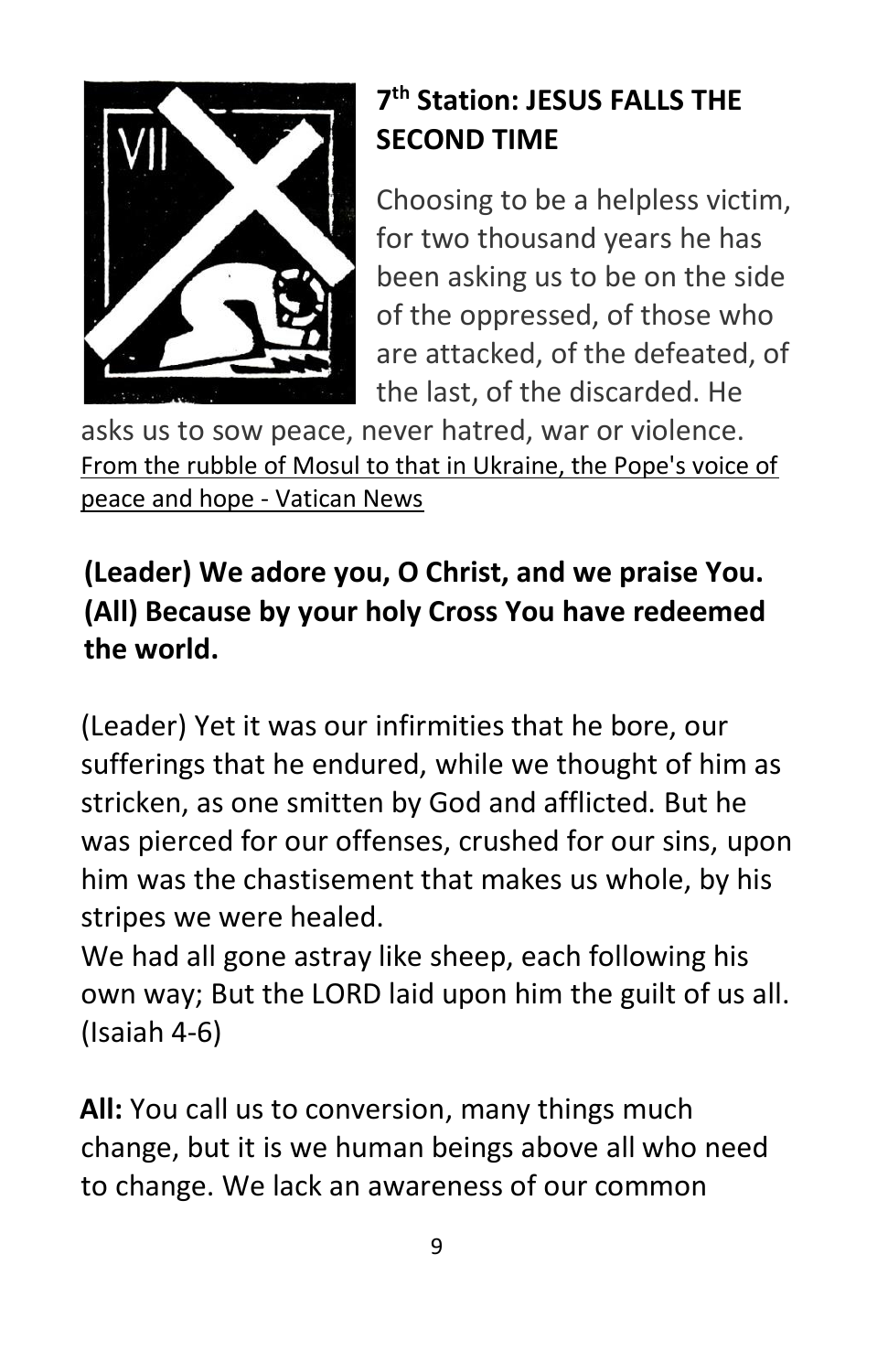origin, our mutual belonging and of a future to be shared with everyone. (LSi #202)

*Song: Women grieving, crying, reaching For their children's lives their pleading May their care bring forth new hope.*



## **8 th Station: JESUS CONSOLES THE WOMEN Of JERUSALEM.**

Families and communities weep over the sickness, injury and death of loved ones who are caught in the lethal path of violence and environmental deterioration.

**(Leader) We adore you, O Christ, and we praise You. (All) Because by your holy Cross You have redeemed the world.**

**(Leader)** A large crowd of people followed Jesus, including many women who mourned and lamented him. Jesus turned to them and said, "Daughters of Jerusalem, do not weep for me; weep instead for yourselves and for your children. (Lk 23:27-28)

**All:** God of mercy, "The effects of the present imbalance can only be reduced by our decisive action,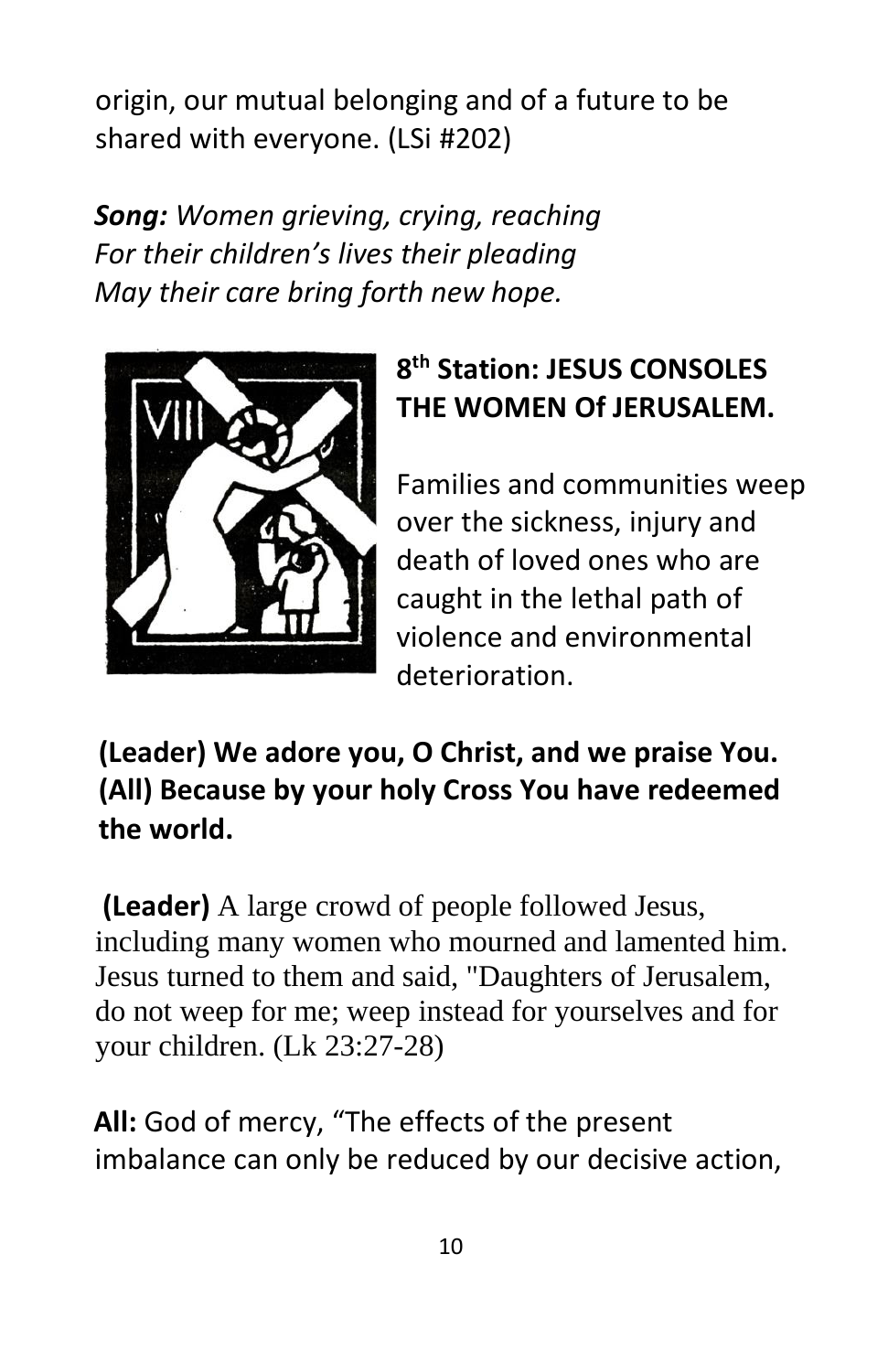here and now." What kind of world do we want to leave our children? (LSi #161)

*Song: Jesus fell upon the ground No more strength was to be found Yet he carries all with Love.*



## **9 Station: JESUS FALLS THE THIRD TIME**

**The pace of consumption and waste has stretched our planets capacity…. We need to reflect upon those who will have to endure the dire consequences. (LSi #161)**

**(Leader) We adore you, O Christ, and we praise You. (All) Because by your holy Cross You have redeemed the world.**

**Leader)** I am a traveler on Earth; may I know myself also as a spiritual being! My soul is consumed with an intense longing to be blessed and sustained by You, O Divine Lover! May I not be a bearer of disharmony, one who is arrogant and greedy; Teach me to stand firm when faced with injustice and oppression, to be fervent in my stance for truth. Even though fear surrounds me,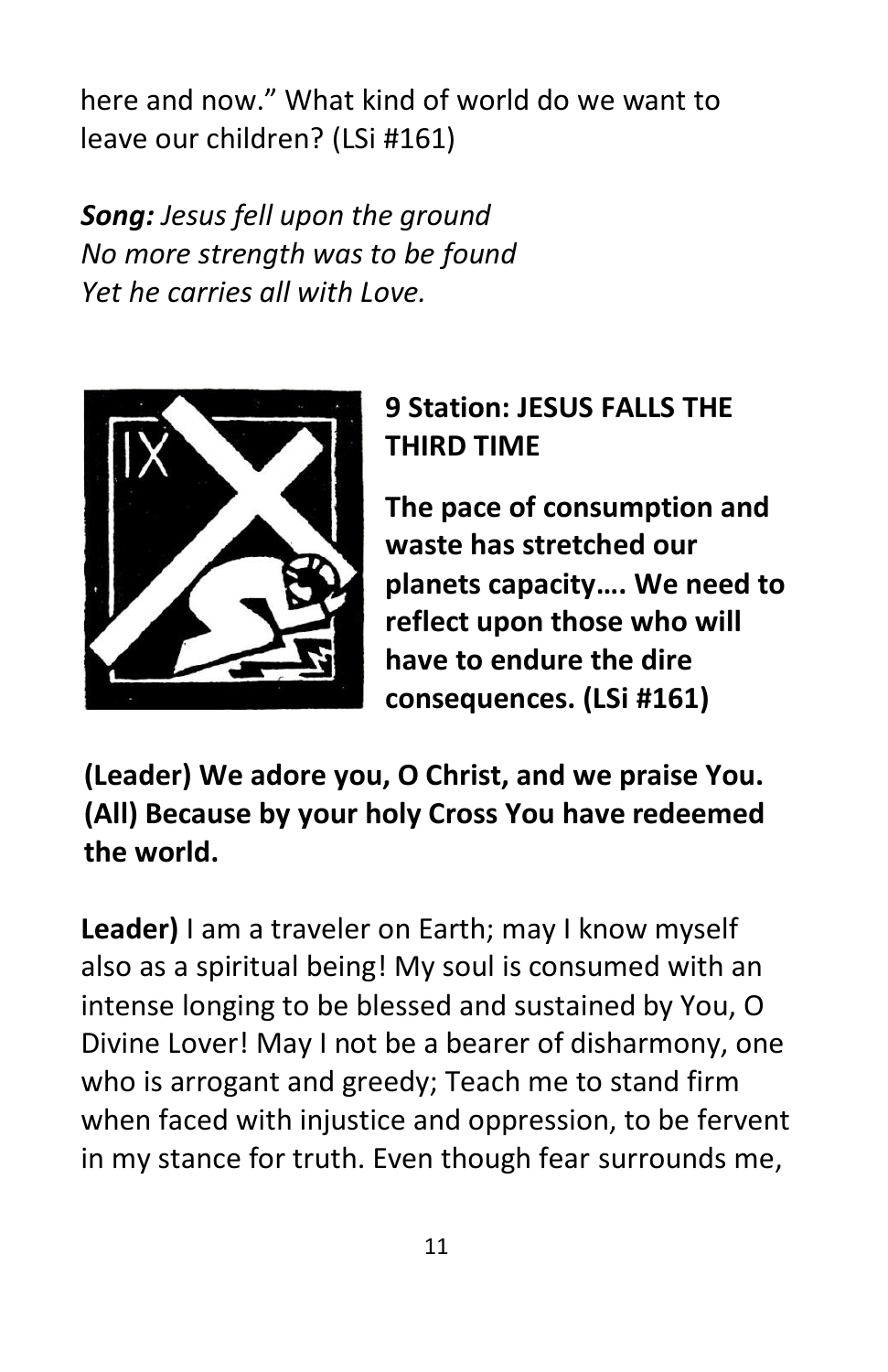may my eye remain focused on You. For your Word do I delight; Your are my councilor! (Psalm 119: 25-28)

**All:** The enemy is *hatred*. While some try to have enemies more than to be friends, while many seek their own profit at the expense of others, those who look at the stars of the promise, those who follow the ways of God, cannot be *against* someone, but *for* everyone. [From the rubble of Mosul to that in Ukraine,](https://www.vaticannews.va/en/pope/news/2022-03/pope-francis-pontificate-anniversary-peace-hope-iraq-ukraine.html)  [the Pope's voice of peace and hope -](https://www.vaticannews.va/en/pope/news/2022-03/pope-francis-pontificate-anniversary-peace-hope-iraq-ukraine.html) Vatican News

*Song: Human flesh we all do bear Dignity we all also share. One in Body, One in Christ.*

**(Leader) We adore you, O Christ, and we praise You. (All) Because by your holy Cross You have redeemed the world.**



# **10th Station: JESUS IS STRIPPED NAKED BEFORE THE WORLD.**

Mountains are stripped of their beauty; waters are filled with our waste as communities are stripped of their dignity and identity.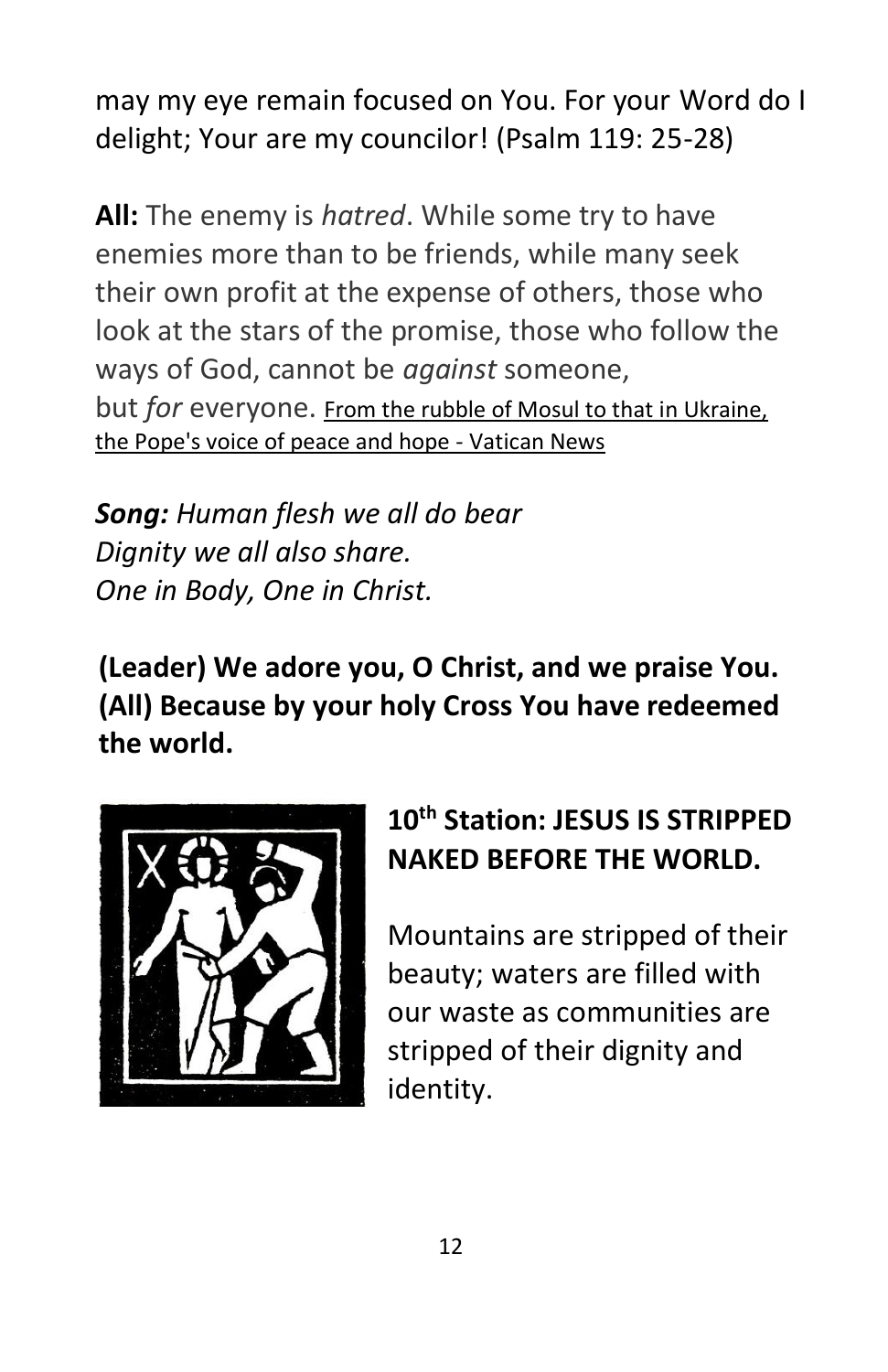#### **(Leader) We adore you, O Christ, and we praise You. (All) Because by your holy Cross You have redeemed the world.**

**(Leader)** The soldiers gave Jesus wine to drink mixed with bitter gall. But when he had tasted it, he refused to drink.

After they had crucified him, they divided his garments by casting lots; then they sat down and kept watch over him there.

**All:** God has written a precious book, "whose letters are the multitude of created things present in the universe. From-the human body-to the panoramic vistas to the tiniest living form, nature is a constant source of wonder and awe… It is also a continuing revelation of the divine." (LSi #85)

*Song: Hands that blessed and healed are pierced now Pardon is the gift that's given From the heart all mercy flows.*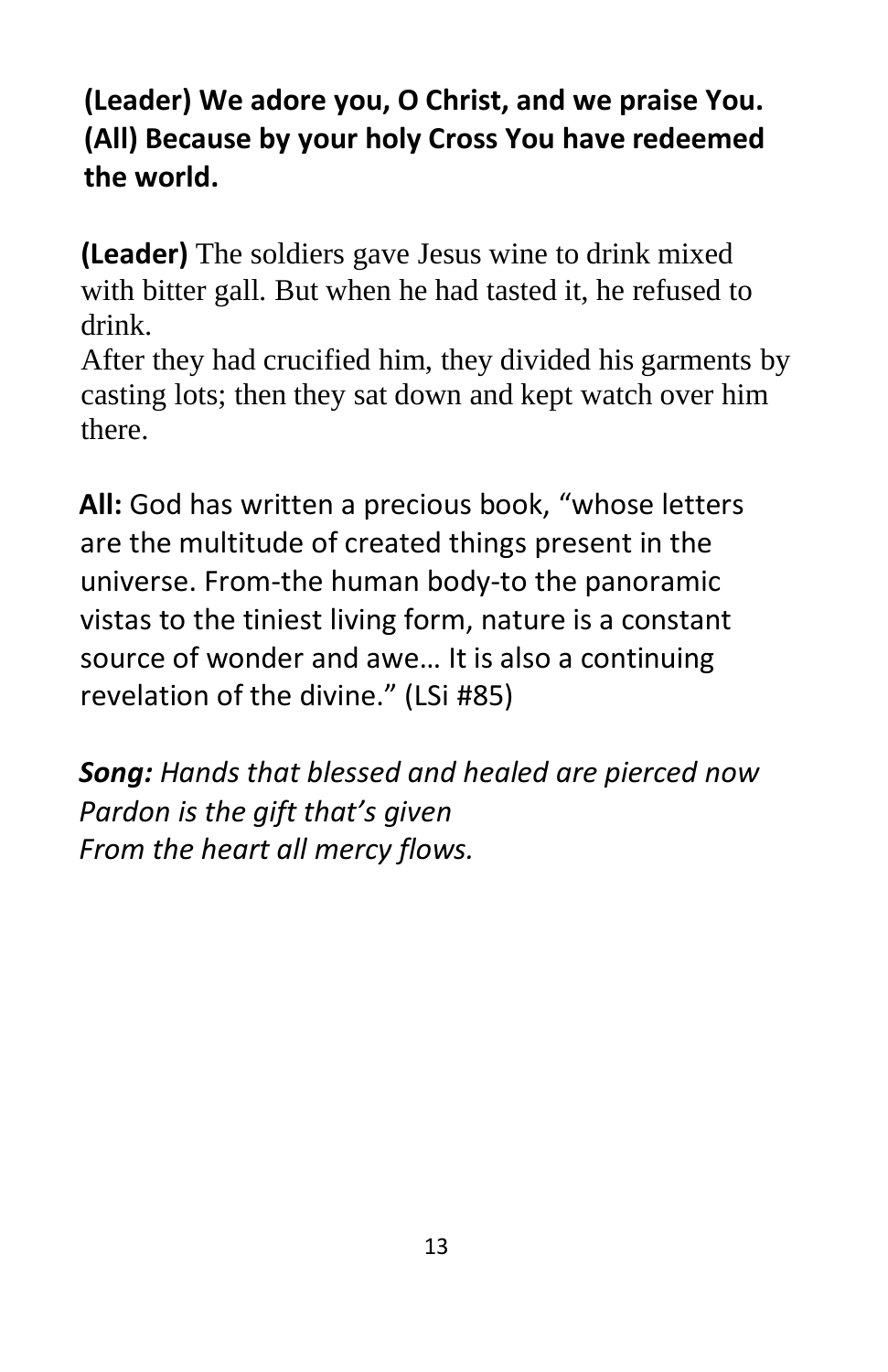

## **11th Station: JESUS IS NAILED TO THE CROSS**

The loss of forests and wetlands entails the loss of species which may constitute extremely important resources in the future. (LS#32)

#### **(Leader) We adore you, O Christ, and we praise You. (All) Because by your holy Cross You have redeemed the world.**

**(Leader)** Now two others, both criminals, were led away with him to be executed. When they came to the place called the Skull, they crucified him and the criminals there, one on his right, the other on his left. Then Jesus said, "Father, forgive them, they know not what they do." (Lk 23:32-24)

**All:** God of Justice, inspire us to bring about justice with courage and insight. For to call oneself a Christian means to belong to a God made Man, who allowed himself to be killed on the cross for love. Choosing to be a helpless victim, for two thousand years he has been asking us to be on the side of the oppressed, of those who are attacked, of the defeated, of the last, of the discarded. He asks us to sow peace, never hatred,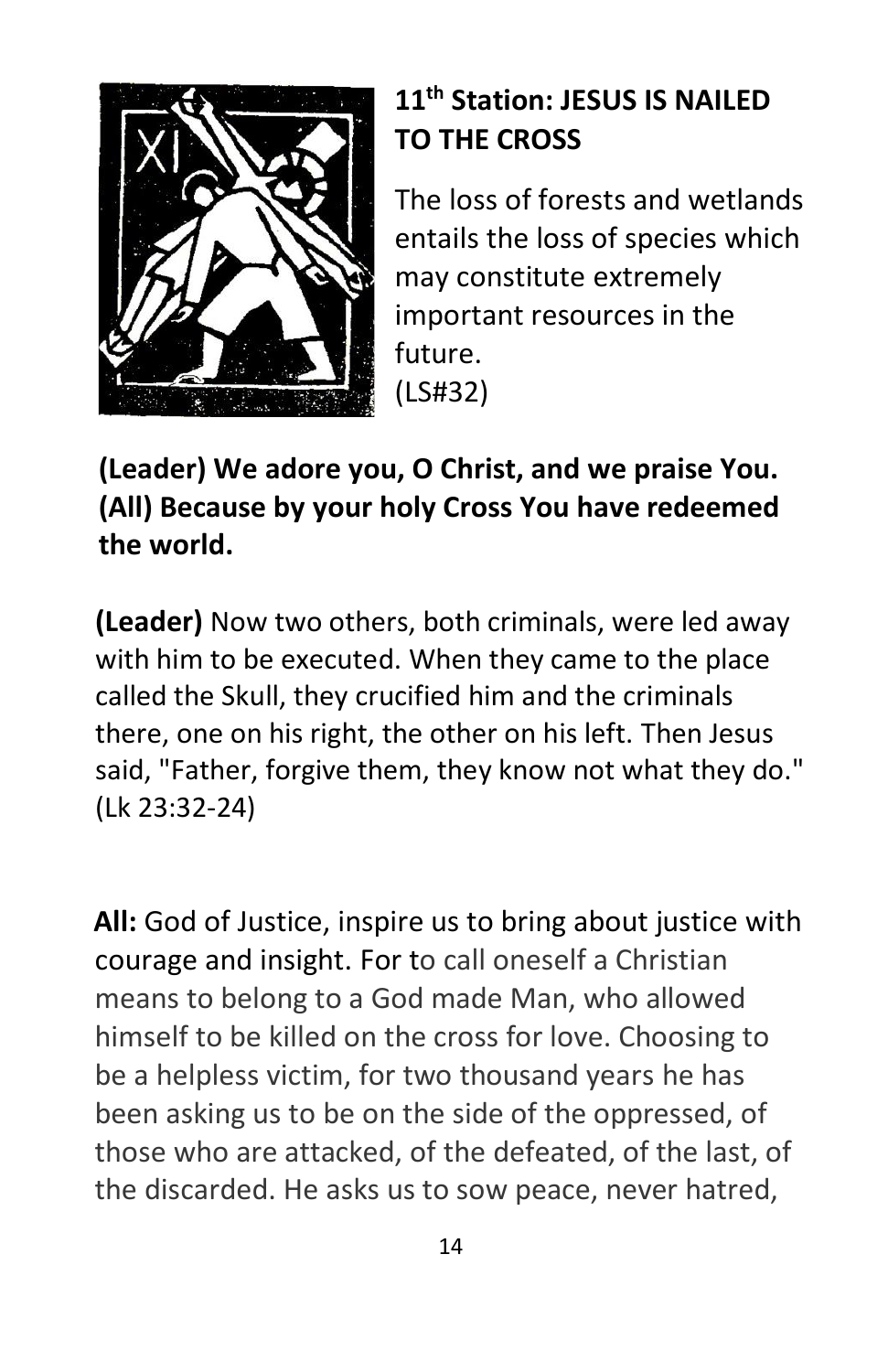war, or violence. [From the rubble of Mosul to that in Ukraine, the](https://www.vaticannews.va/en/pope/news/2022-03/pope-francis-pontificate-anniversary-peace-hope-iraq-ukraine.html)  [Pope's voice of peace and hope -](https://www.vaticannews.va/en/pope/news/2022-03/pope-francis-pontificate-anniversary-peace-hope-iraq-ukraine.html) Vatican News

*Song: Life is changed and never ended Shared his breath and then did send us Out to be his love for all.* 



**12th Station: JESUS DIES ON THE CROSS** 

Each year sees the disappearance of thousands of plants and animal species which will never see again, because they have been lost forever. (LSi #33)

**(Leader) We adore you, O Christ, and we praise You. (All) Because by your holy Cross You have redeemed the world.**

**(Leader)** It was now about noon and darkness came over the whole land until three in the afternoon because of an eclipse of the sun. Then the veil of the temple was torn down the middle.

Jesus cried out in a loud voice, "Father, into your hands I commend my spirit"; and when he had said this he breathed his last. (Lk 23:44-46)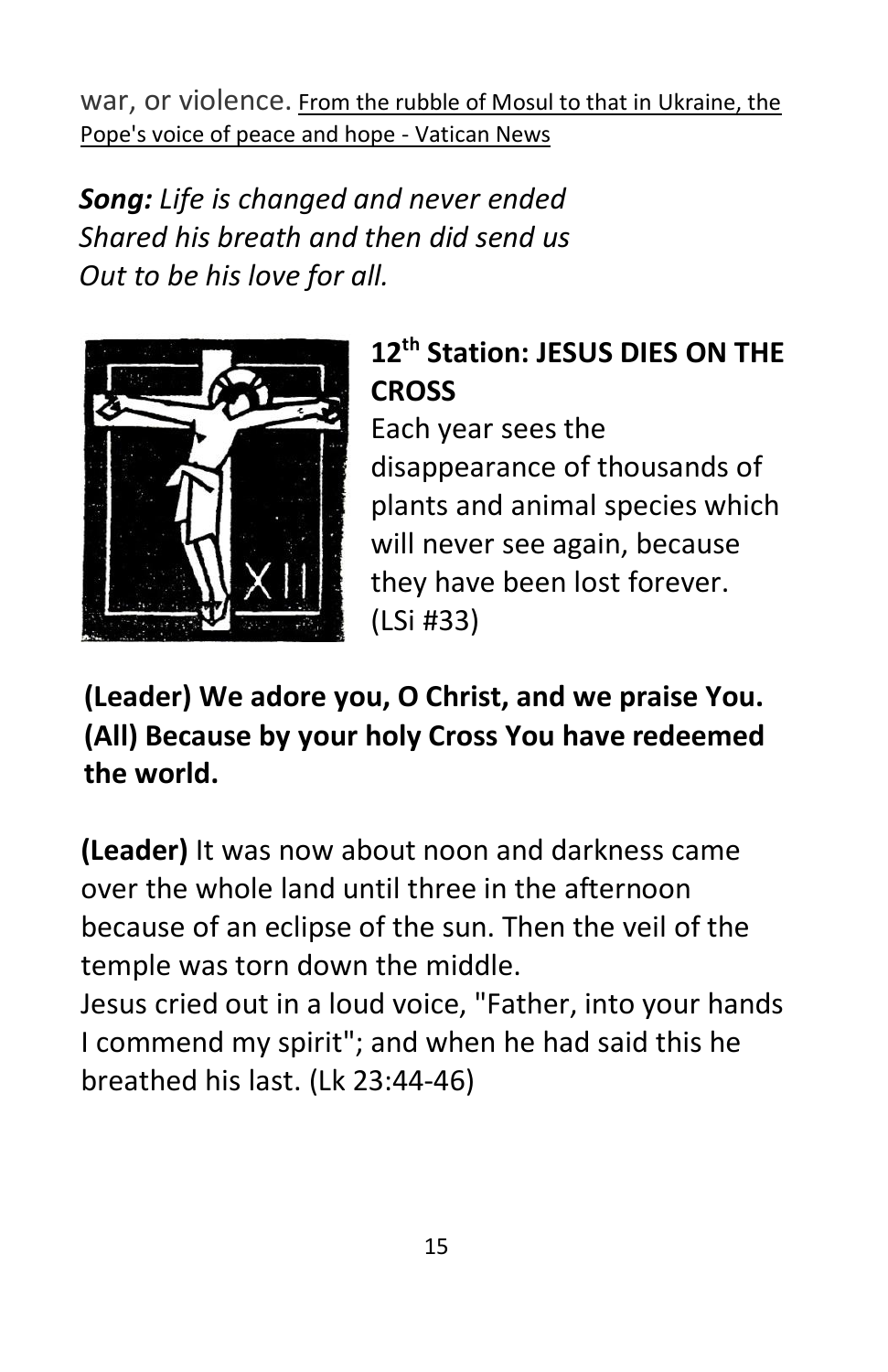**All:** Our Father, Who art in heaven, Hallowed be Thy Name. Thy Kingdom come. Thy Will be done, on earth as it is in Heaven. Give us this day our daily bread. And forgive us our trespasses, as we forgive those who trespass against us. And lead us not into temptation, but deliver us from evil. Amen.

*Song: Mothers hold their stricken children Their deep love will change the story Filled with grief and moved by love.*



# **13th Station: JESUS BODY IS TAKEN DOWN FROM THE CROSS AND PLACE IN THE ARMS OF HIS MOTHER.**

Just as Mary's heart mourned the death of Jesus, so now she grieves for

the sufferings of the crucified poor and for the creatures of this world laid waste by human power. (LSi #241)

**(Leader) We adore you, O Christ, and we praise You. (All) Because by your holy Cross You have redeemed the world.**

**(Leader)** But when they came to Jesus and saw that he was already dead, they did not break his legs, but one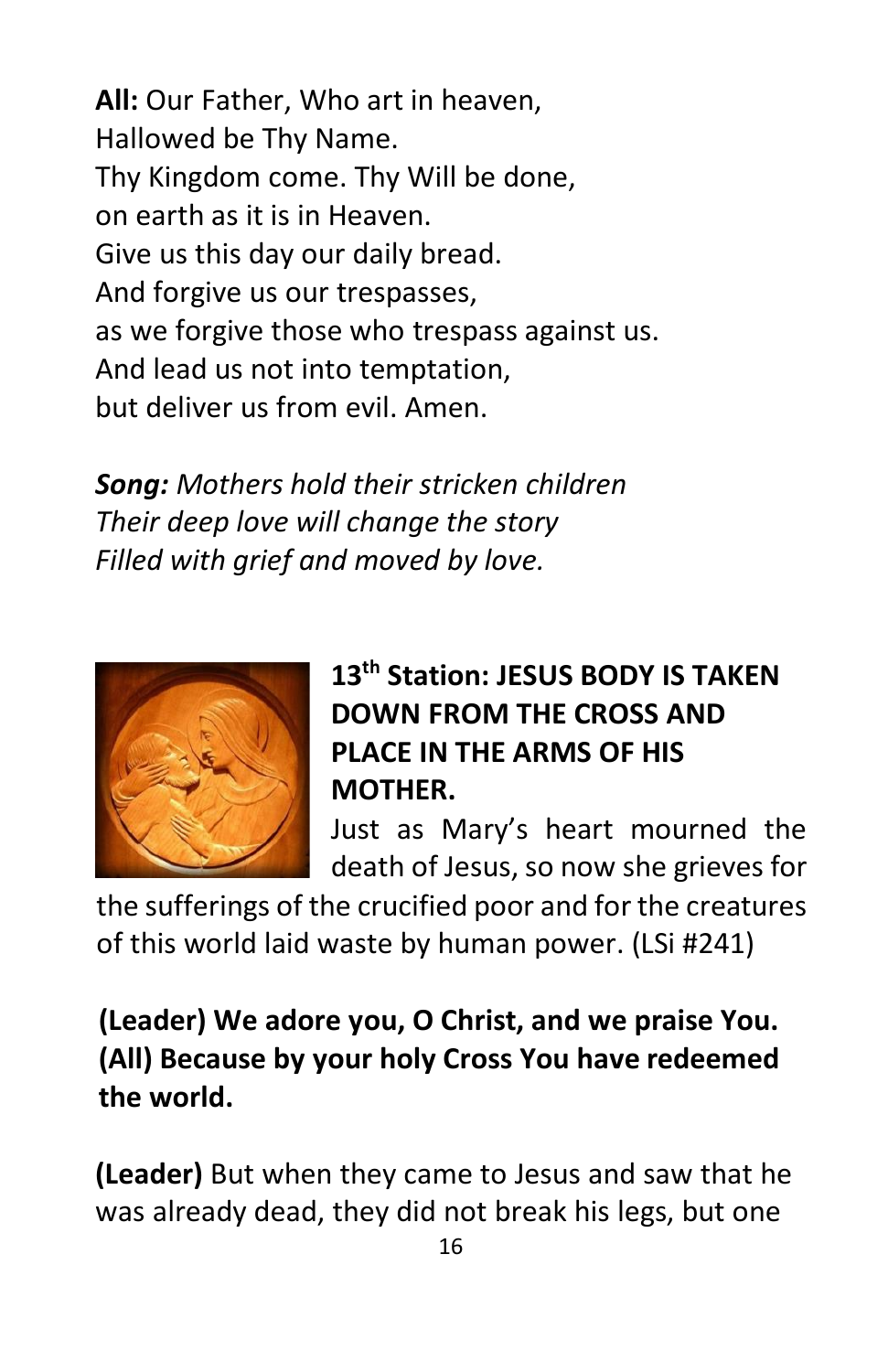soldier thrust his lance into his side, and immediately blood and water flowed out.

For this happened so that the scripture passage might be fulfilled: "Not a bone of it will be broken." And again, another passage says: "They will look upon him whom they have pierced." After this, Joseph of Arimathea, asked Pilate if he could remove the body of Jesus. And Pilate permitted it. So he came and took his body.

**(All)** The image of Mary holding the lifeless battered body of Jesus is etched in our memories. We may have held onto our loved ones, and we see it in the nightly news. "A sense of deep communion with the rest of nature cannot be real if our hearts lack tenderness, compassion, and concern for our fellow human beings." (LSi #91) Mother of Mercy, teach us to love as you love.

*Song: In the tomb they place your body Your great love would rise in triumph New life risen, Gift to all.*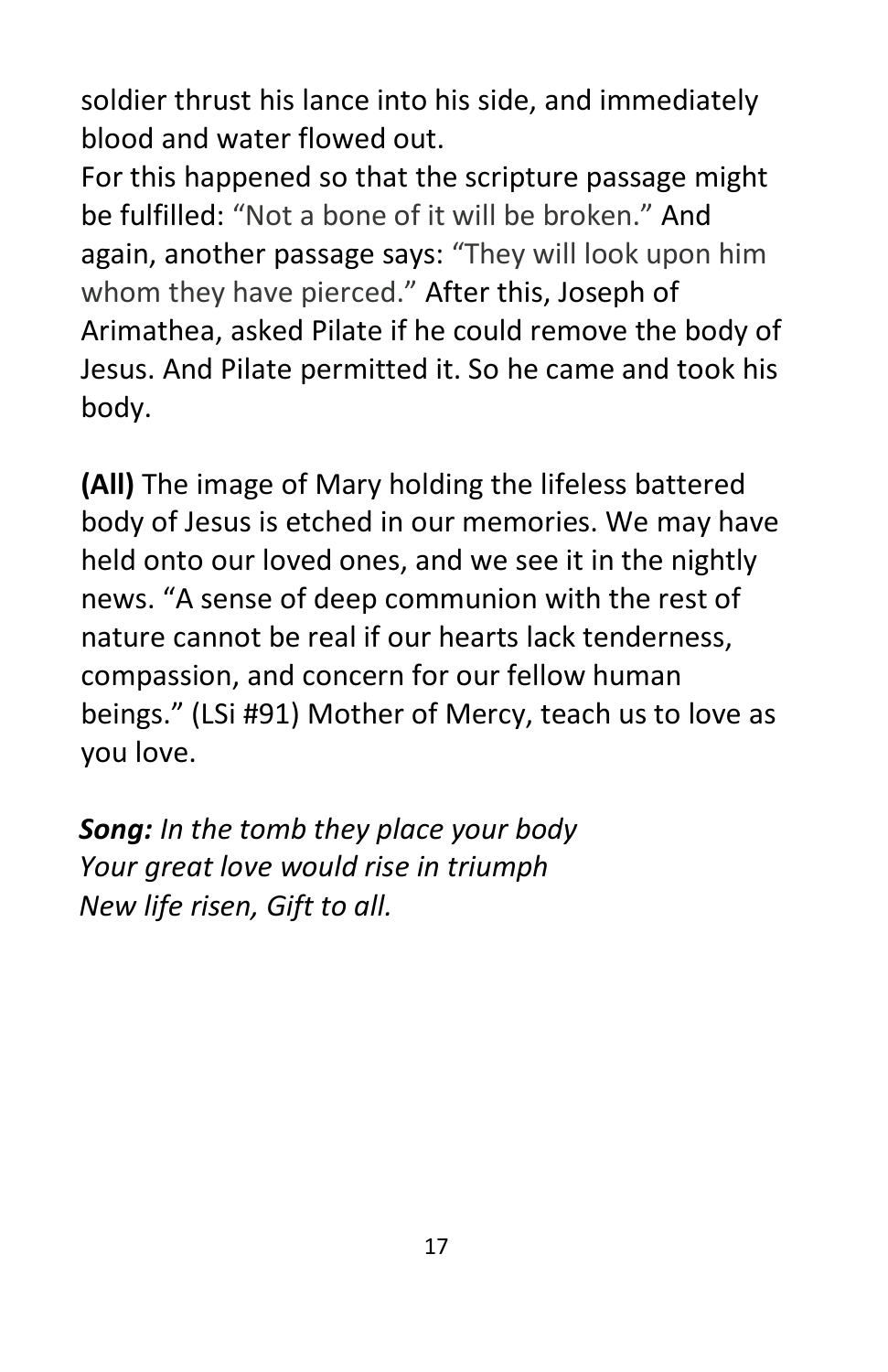

## **14th Station: JESUS BODY IS LAID IN THE TOMB**

The human environment and the natural environment deteriorate together; we cannot adequately combat environmental degradation unless we attend to

causes related to human and social degradation. (LSi #48)

# **(Leader) We adore you, O Christ, and we praise You. (All) Because by your holy Cross You have redeemed the world.**

**(Leader)** Joseph of Arimathea and Nicodemus came bringing a mixture of myrrh and aloes weighing about one hundred pounds. Together they took the body of Jesus and bound it with burial cloths along with the spices, according to the traditional burial customs. Now in the place where he had been crucified there was a garden, and in the garden a new tomb, in which no one had yet been buried. So, they laid Jesus there because of the traditional day preparation day for the feast; for the tomb was close by. (Jn 19:38-42)

**All:** We must regain the convictions that we need one another, that we have a shared responsibility for others and the world, and that being good and decent are worth it. (LSi#229) Loving God, give peace, consolation,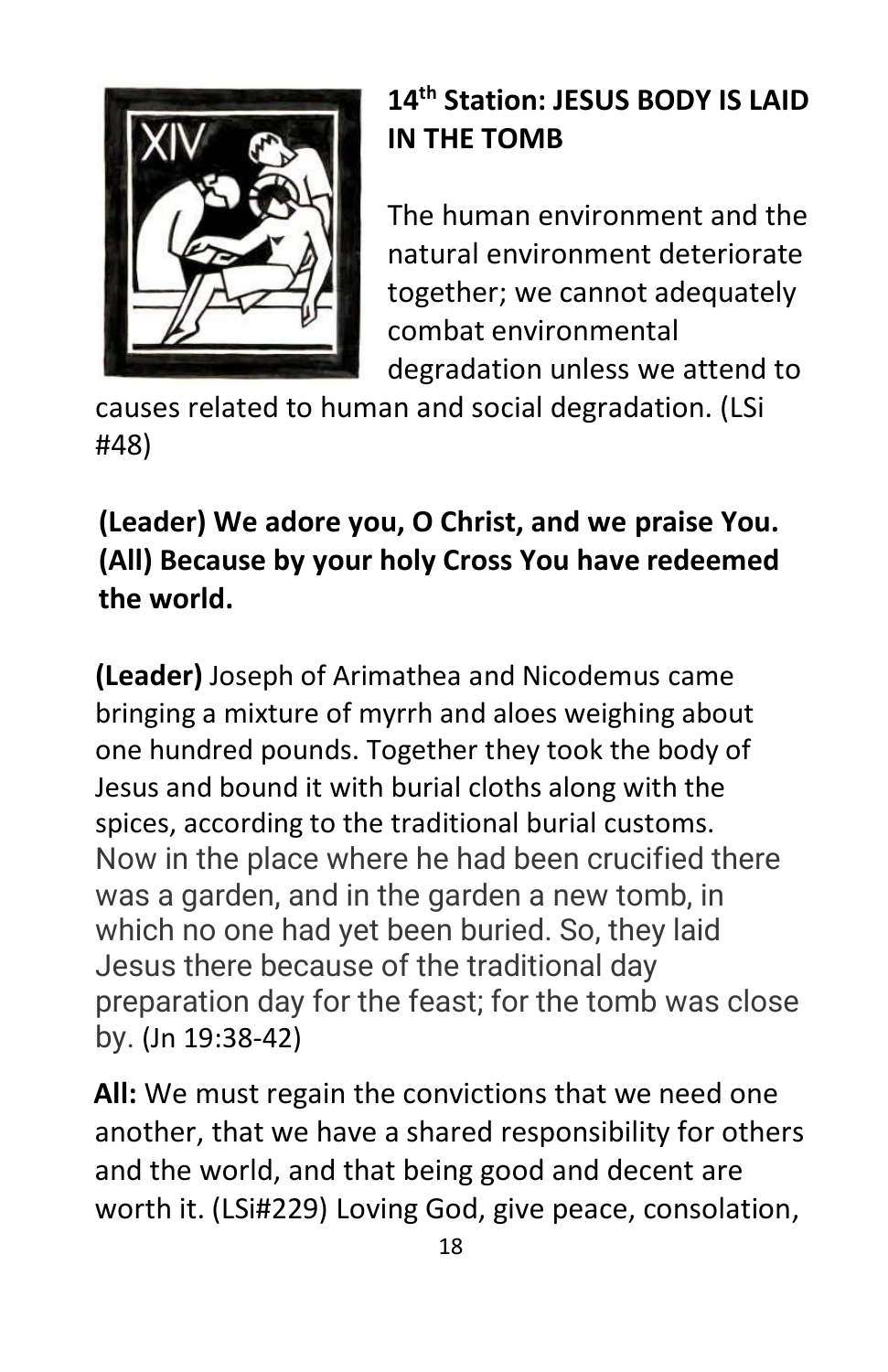and rest to those who have been afflicted by greed, violence, and war.

#### *Song: Love has conqueror sin and death Love embraces and transforms Love unites and makes us one.*



**15 th Station: THE RESURRECTION OF JESUS** 

The human person grows more, matures more and is sanctified more to the extent that he or she enters into relationship, going out from themselves to live in communion with God, with other and with all creation.

**(Leader) We adore you, O Christ, and we praise You. (All) Because by your holy Cross You have redeemed the world.**

**(Leader)** When the sabbath was over, Mary Magdalene, Mary, the mother of James, and Salome bought spices so that they might go and anoint him. Very early when the sun had risen, on the first day of the week, they came to the tomb. They were saying to one another, "Who will roll back the stone for us from the entrance to the tomb?" When they looked up, they saw that the stone had been rolled back; it was very large. On entering the tomb, they